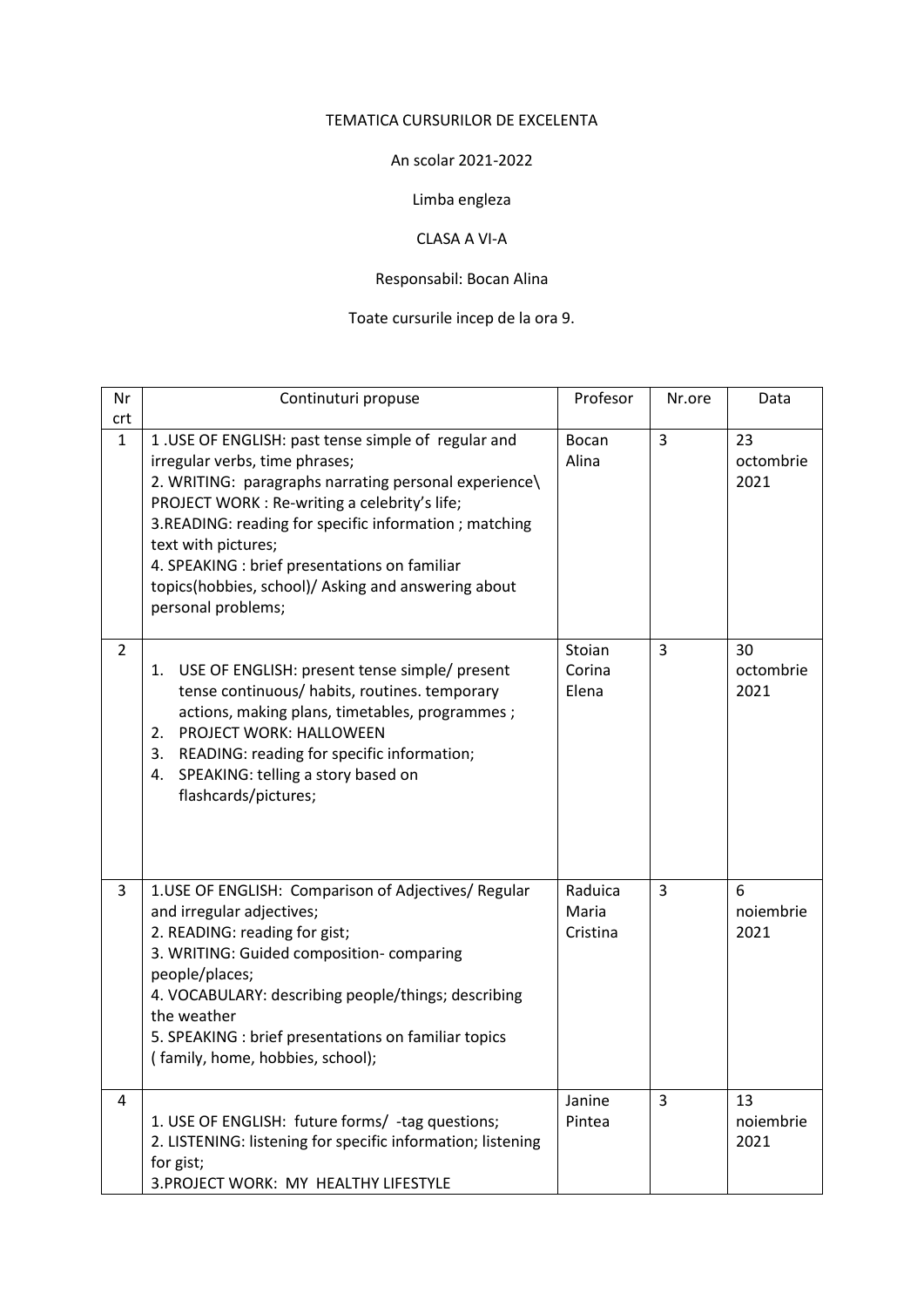|                | 4. SPEAKING: Expressing agreement and disagreement;                                                                                                                                                                                                                                                                                                                                                                    |                              |                |                         |
|----------------|------------------------------------------------------------------------------------------------------------------------------------------------------------------------------------------------------------------------------------------------------------------------------------------------------------------------------------------------------------------------------------------------------------------------|------------------------------|----------------|-------------------------|
| 5              | 1 USE OF ENGLISH: modal verbs (have to, must, should,<br>can)<br>2. SPEAKING: narrating past events; expressing likes and<br>dislikes; describing people;<br>3. READING: reading for specific information; reading for<br>gist; matching text with pictures;<br>4. LISTENING: identifying essential information from a<br>standard discourse on familiar topics; matching text and<br>pictures; true/false exercises ; | Manu<br>Eleonora<br>Laura    | $\overline{3}$ | 20<br>noiembrie<br>2021 |
| 6              | 1. USE OF ENGLISH: uncountable nouns; quantifiers;<br>transformations; word formation;<br>2 READING: reading for gist/ specific information;<br>matching;<br>3. LISTENING: listening for gist; matching;<br>4. SPEAKING : 2-way simple conversation starting from<br>picture description<br>5. WRITING: Emailing a pen friend and offering<br>information about your personal profile;                                 | Raduica<br>Maria<br>Cristina | 3              | 4<br>decembrie<br>2021  |
| $\overline{7}$ | 1.USE OF ENGLISH: past tense simple and continuous;<br>idioms; time phrases;<br>2. READING: reading for gist, inferring the meaning of<br>words from the context;<br>3. WRITING: guided composition-beginnings and endings<br>for stories;<br>4 SPEAKING : brief presentations on familiar topics (<br>family, home, hobbies, school);                                                                                 | Stoian<br>Corina<br>Elena    | 3              | 11<br>decembrie<br>2021 |
| 8              | 1. USE OF ENGLISH: past tense continuous; past tense<br>simple; time phrases<br>2. LISTENING: listening for specific information; listening<br>for gist;<br>3. PROJECT WORK: CHRISTMAS<br>4. VOCABULARY: free time activities; celebrations<br>5. SPEAKING : brief presentations on familiar topics (<br>family, home); Shadowing my father/ mother/teacher                                                            | Janine<br>Pintea             | 3              | 18<br>decembrie<br>2021 |
| 9              | 1. USE OF ENGLISH: present perfect simple versus past<br>tense simple, time phrases, word formation;<br>2 READING: true/false; gapped text; matching text with<br>pictures<br>3. PROJECT WORK: "A greener future world"<br>4. SPEAKING: interactive communication in a simple<br>exchange of information: dialogues, role play;                                                                                        | Manu<br>Eleonora<br>Laura    | 3              | 15<br>ianuarie<br>2022  |
| 10             | 1.USE OF ENGLISH: Modal verbs: will/won't for future<br>predictions;<br>2. READING: true/false; gapped text; matching text with                                                                                                                                                                                                                                                                                        | Raduica<br>Maria<br>Cristina | 3              | 29<br>ianuarie<br>2022  |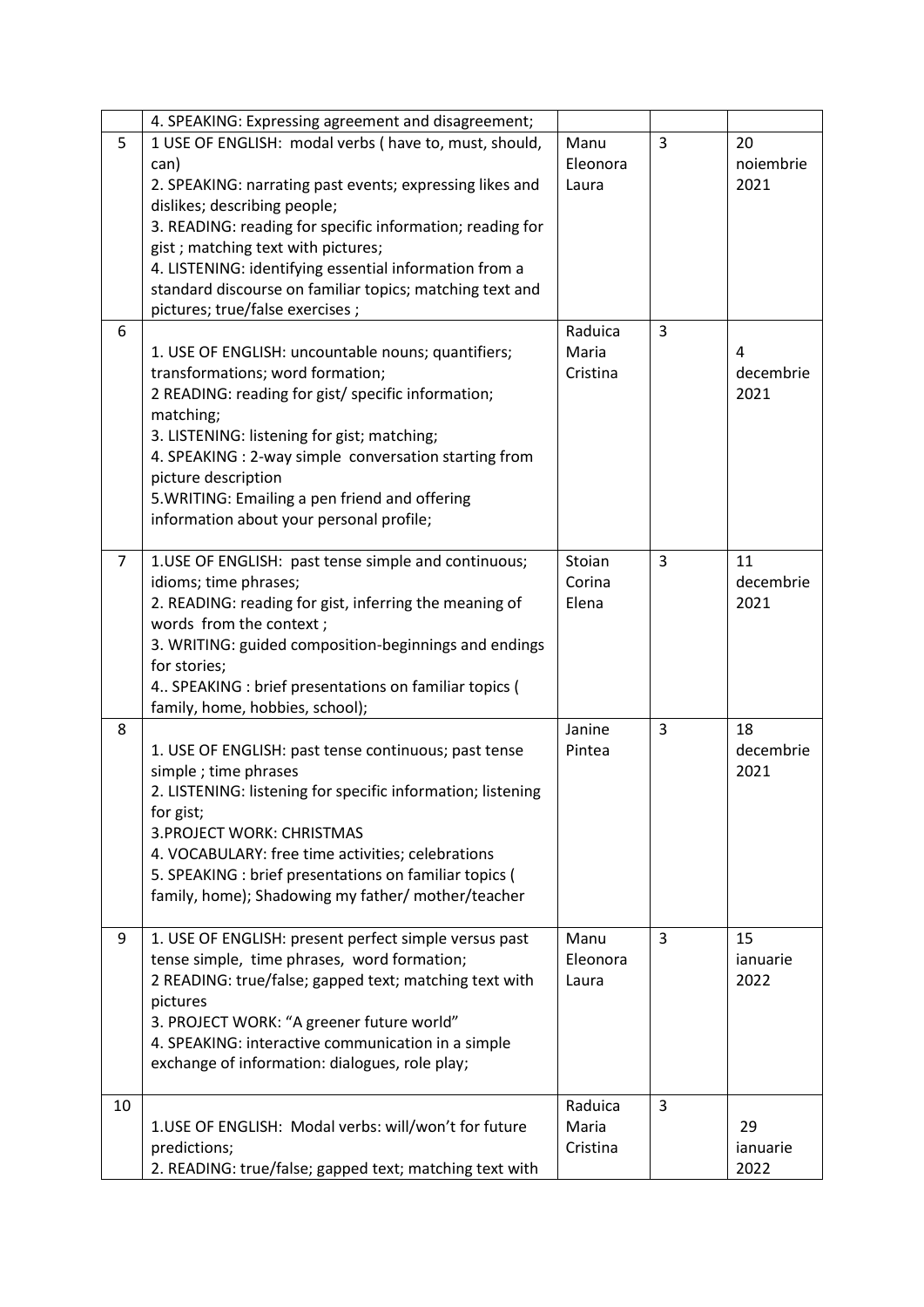|    | pictures;<br>3. WRITING: Guided composition / My favorite hero/<br>cartoon character/superhero;<br>4. SPEAKING : simple conversation starting from picture<br>description; technology today versus technology in the<br>future;                                                                                                                                                                                                 |                              |   |                         |
|----|---------------------------------------------------------------------------------------------------------------------------------------------------------------------------------------------------------------------------------------------------------------------------------------------------------------------------------------------------------------------------------------------------------------------------------|------------------------------|---|-------------------------|
| 11 | 1. USE OF ENGLISH: Would/Used to -Expressing past<br>habits<br>2. LISTENING: listening for specific information; listening<br>for gist<br>3. WRITING: Project about past experiences, actions,<br>events.<br>4. SPEAKING : brief presentations on a happy period in<br>their childhood;                                                                                                                                         | Stoian<br>Corina<br>Elena    | 3 | 5<br>februarie<br>2022  |
| 12 | 1.USE OF ENGLISH: Connectors/ Giving explanations,<br>connecting ideas;<br>2. READING: reading for gist/ specific information;<br>matching;<br>3. PROJECT WORK: Valentine's day<br>4. VOCABULARY: Media / cultural events/TV programs;<br>5. SPEAKING : Talking about movies, sports events;                                                                                                                                    | Pintea<br>Janine             | 3 | 12<br>februarie<br>2022 |
| 13 | 1. USE OF ENGLISH: Time, Place, Manner Adverbs<br>2. LISTENING: listening for specific information;<br>3. SPEAKING: brief presentations on familiar topics(jobs,<br>shopping, favorite cartoon character)<br>2-way simple conversation starting from picture<br>description;<br>4. WRITING: My favorite movie/TV program/show;                                                                                                  | Manu<br>Eleonora<br>Laura    | 3 | 19<br>Februarie<br>2022 |
| 14 | 1.USE OF ENGLISH: First conditional/ unless<br>2. LISTENING: Listening for gist/ matching<br>3. WRITING:: paragraphs narrating personal experience/<br>An article for the school magazine<br>4. VOCABULARY: environment issues<br>5. SPEAKING: worries and solutions for a healthier<br>environment;                                                                                                                            | Raduica<br>Maria<br>Cristina | 3 | 26<br>Februarie<br>2022 |
| 15 | 1. USE OF ENGLISH: regular and irregular comparison of<br>adjectives;<br>2. READING : reading for detailed understanding; gapped<br>text; matching; multiple choice;<br>3. WRITING: guided composition- descriptive composition<br>comparing two people;<br>4 SPEAKING: 2-way simple conversation starting from<br>picture description; interactive communication in a<br>simple exchange of information: dialogues, role play; | Stoian<br>Corina<br>Elena    | 3 | 5<br>Martie<br>2022     |